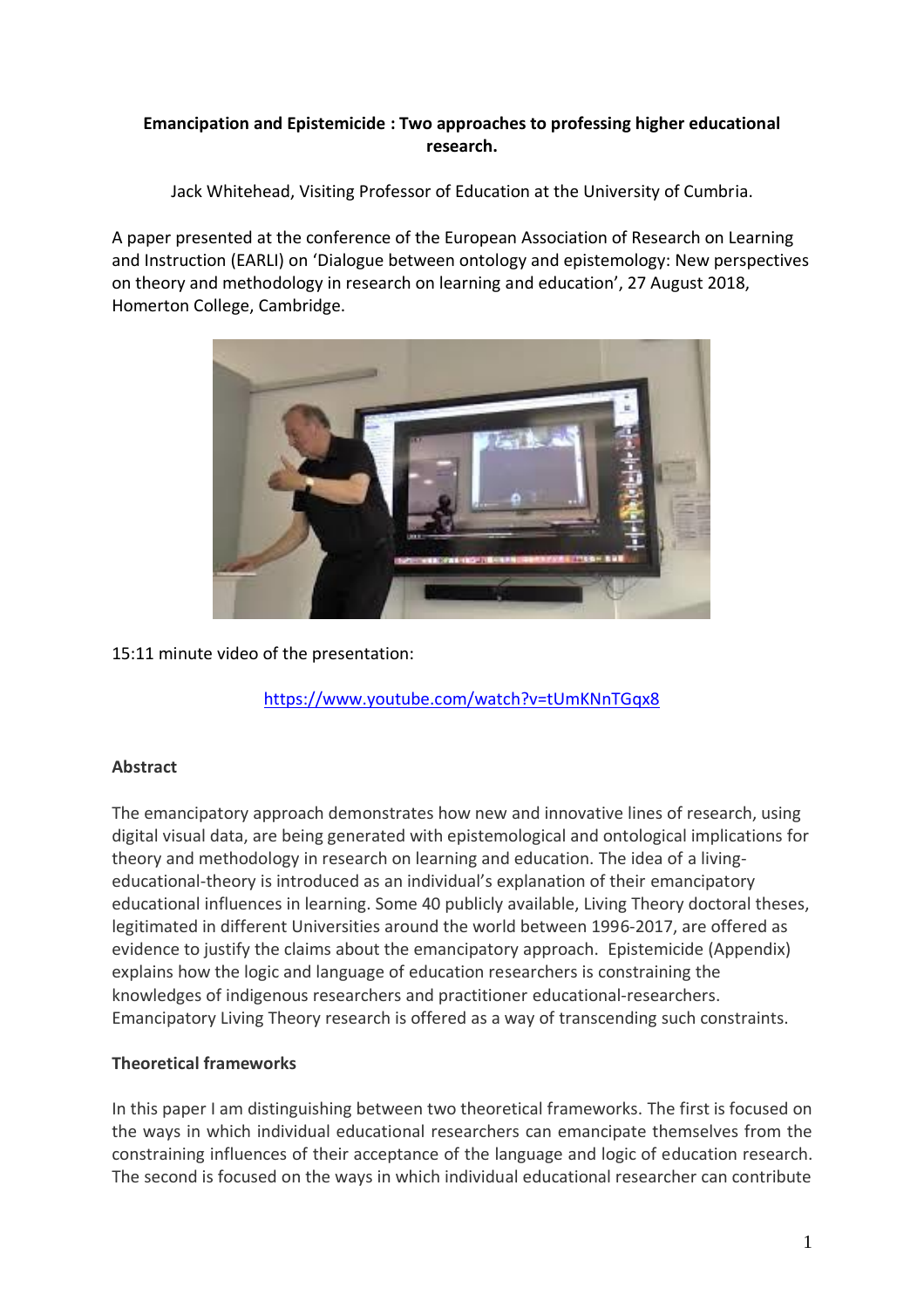to the socio-cultural conditions that support the generation of emancipatory, livingeducational-theories.

The importance of contributing to these socio-cultural conditions can be appreciated by acknowledging the pressures from education researchers to subordinate educational research to education research.

This influence of an education researcher can be seen in one Presidential Address to the British Educational Research Association that advocates a change of name to the British Education Research Association:

One way of handling the distinction might be to use the terms 'education research' and 'educational research' more carefully. In this paper, I have so far used the broad term education research to characterise the whole field, but it may be that within that field we should reserve the term educational research for work that is consciously geared towards improving policy and practice….. One problem with this distinction between 'education research' as the broad term and 'educational research' as the narrower field of work specifically geared to the improvement of policy and practice is that it would mean that BERA, as the British Educational Research Association would have to change its name or be seen as only involved with the latter. So, trying to make the distinction clearer would also involve BERA in a re-branding exercise which may not necessarily be the best way of spending our time and resources. But it is at least worth considering. (Whitty, 2005)

A similar influence can be seen in the American Educational Research Association through correspondence with the Executive Director of AERA, another education researcher, in which the Director recommended to editors of AERA publications that they use the term education research rather than educational research. In contrast to these views I am distinguishing educational from education research where educational research is a distinct form of research and knowledge creation.

In my dialogue between epistemology and ontology I have engaged with positivist, dialectical and relationally dynamic epistemologies and ontologies in my contributions to emancipatory Living Theory research. As part of the emancipatory contribution I have resisted and transcended the pressures of education researchers to replace the practical principles I use to explain my educational influences with the explanatory principles from education research. I want to emphasise that at the same time as resisting this pressure I have used insights from education researchers in generating my living-educational-theory (Whitehead, 1993, 2018). My understanding of this pressure is informed by the ideas of de Santos (2014) on Epistemicide (Appendix).

#### **The meaning of a living-educational-theory and Living Educational Theory research**

A living-educational-theory (1985, 1989) is an individual's explanation of their educational influences in their own learning, in the learning of others and in the learning of social formations. I put forward this idea of a living-educational-theory as a response to my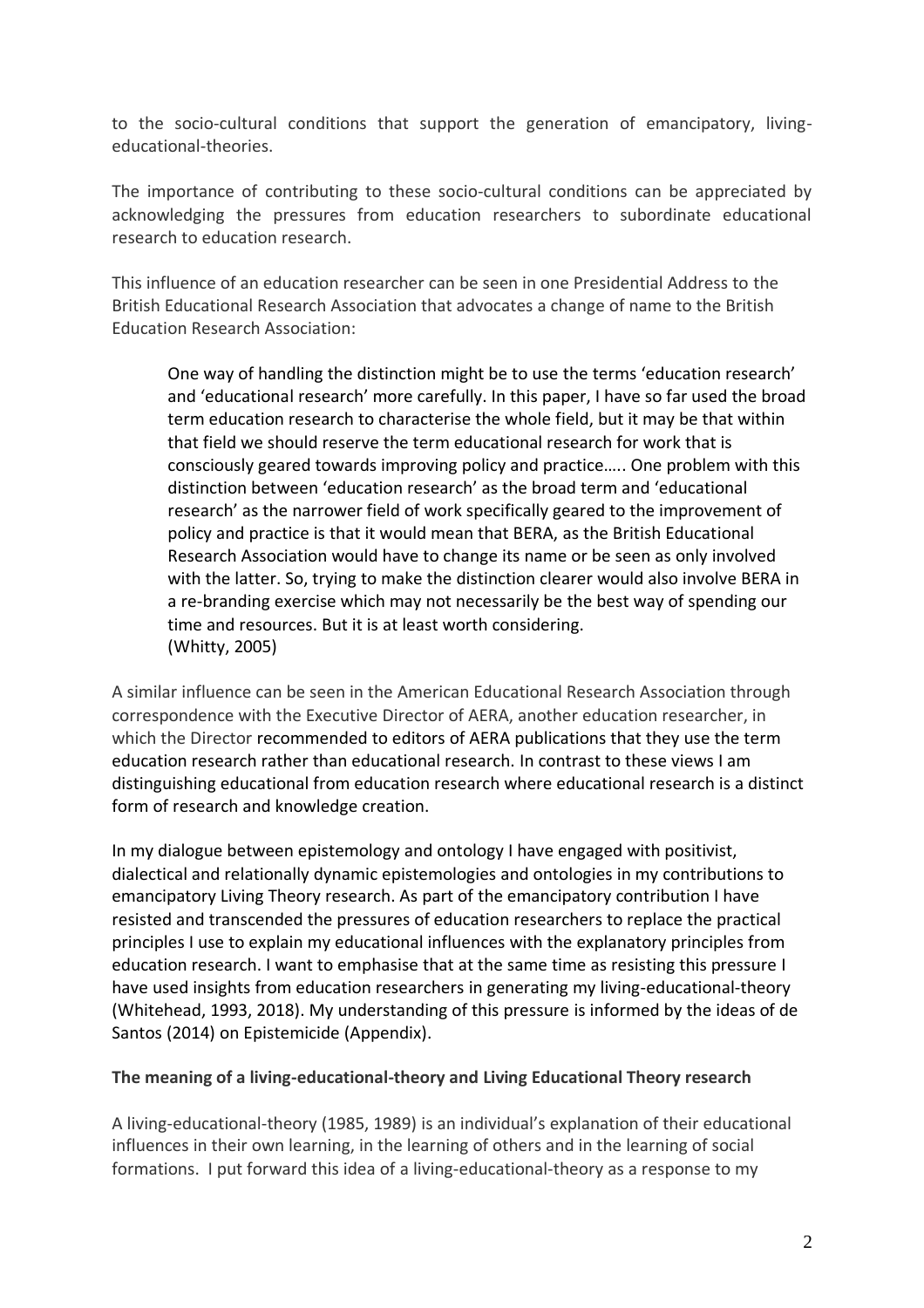experience on the Academic Diploma Course at the Institute of London between 1968-70 in which my explanations of my educational influences in the learning of my pupils were regarded as pragmatic maxims having a first crude and superficial justification in practice that in any rationally developed theory would be replaced by principles with more fundamental, theoretical justification (Hirst, 1983, p.18). It took me some years between 1968-1973 to emancipate myself from the constraint of believing that I must replace my practice principles from explanations of my educational influences in learning, with principles from the disciplines of education in contributing to Educational Theory.

What I mean by 'educational' is learning with a life-affirming energy and values that carry hope for the flourishing of humanity. As an individual's explanation of educational influence in learning each living-educational-theory is unique. It is unique because of the constellation of values that the individual uses to give meaning and purpose to their life and the constellation of insights drawn from the ideas of others that the individual uses to make sense of their life and world.

I use the idea of Living Educational Theory research (shorted for the rest of the paper to Living Theory research), as a paradigmatic term, to help to distinguish an approach to educational research. The paradigmatic meaning helps a researcher to locate their research as belonging to a community of researchers who are seeking to generate and test the validity of their living-educational-theories. The paradigmatic meaning of Living Theory research is not a general theory that can be used to derive the individual's explanation of their educational influences in learning. The individual generates their own unique explanation of their educational influence and contributes this knowledge to the educational knowledge-base.

In relation to the theme of the conference on 'Dialogue between ontology and epistemology: New perspectives on theory and methodology in research on learning and education', I am contributing the following from my living-educational-theory of my own higher education and the living-theories of others into their higher education. The contribution includes my dialogue between, positivist, dialectical and relational dynamic ontologies and epistemologies in my higher educational research.

## **My educational research question**

I begin my contribution with the question, 'How do I improve what I am doing?' I first asked this question in my first science lesson as a teacher at Langdon Park School in London's Tower Hamlet in September 1967. I am continuing to ask, research and answer my question, 'How do I improve what I am doing?' in writing this paper in August 2018. The question might appear to be the same. However, the meanings of the words, 'I', 'improve' and 'doing' have very different meanings in the positivist, dialectical and relationally dynamic phases of my educational enquiries described below.

## **A positivist epistemology and ontology in higher educational research**

In 1967 I worked with the positivist epistemology I had accepted in my first degree in physics and chemistry. By this I mean that I viewed knowledge as scientific knowledge that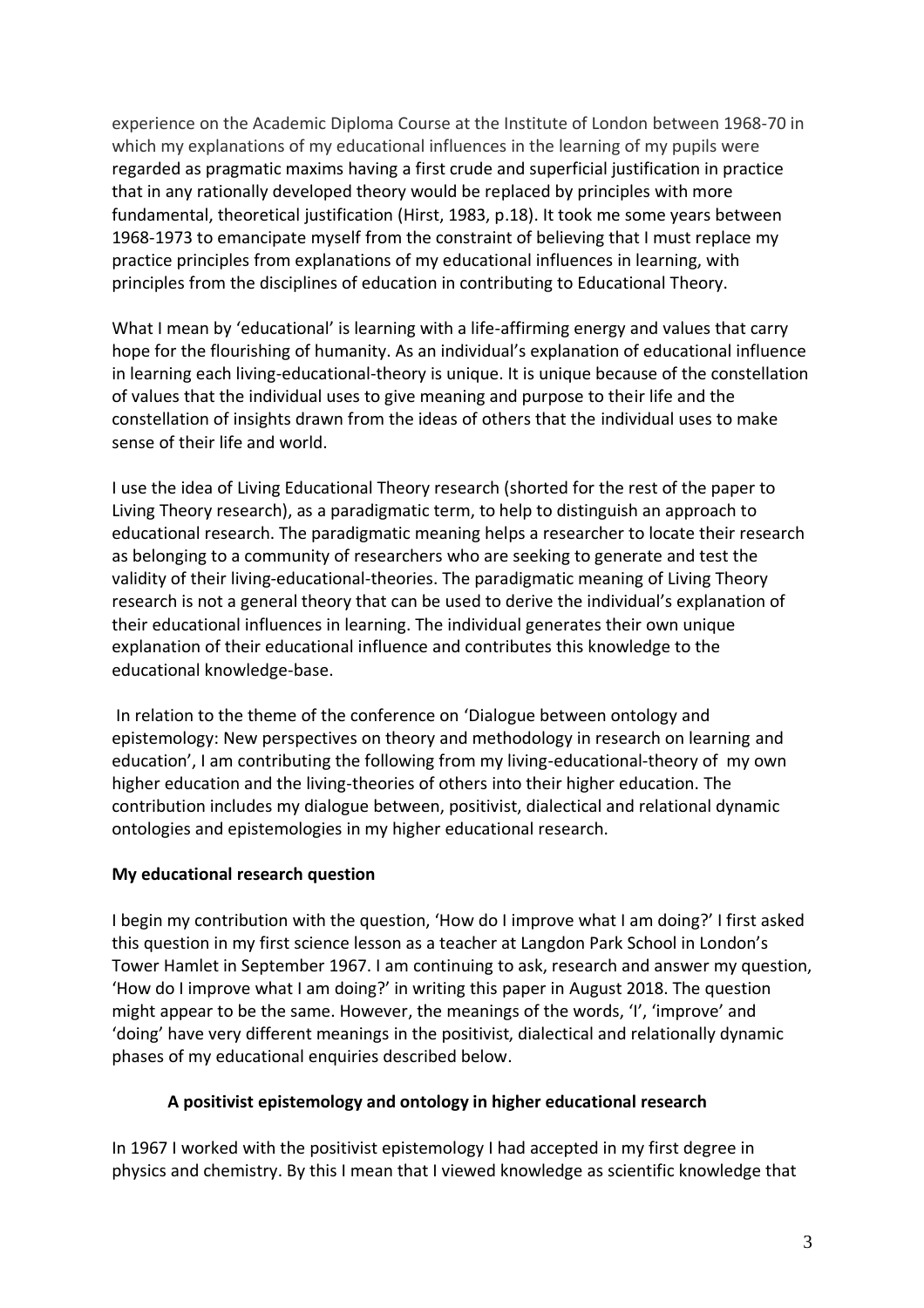was generated and tested through controlled experimental designs. I had been taught in my science degree to remove the 'I' from my discourse. My ontology was not considered significant in the conduct of the research or in the generation of knowledge. I used this methodology and epistemology in my Masters Degree Dissertation in 1972 in a preliminary investigation of the process through which adolescents acquire scientific understanding (Whitehead, 1972). I carried out this investigation whilst being Head of the Science Department at Erkenwald Comprehensive School in Barking, London. My research included the use of Piagetian cognitive stage theory and Bloom's Taxonomy to give construct and content validity to the tests I used to determine my pupils' understanding of scientific concepts. It included the random allocation of some 81 pupils to 3 groups. My understanding of improvement in what I was doing, was focused on improving my practice in relation to enhancing my pupils' learning in understanding of scientific enquiry.

Whilst conducting this research I was provided with one of the first video cameras and recorders in London schools and asked to explore its educational potential in my science department. The first thing I did was to video one of my lessons. I believed that I had established enquiry learning in my classroom in the sense that I was encouraging the pupils to ask their own questions to which I was responding. On viewing the video, I had the first experience of seeing myself as a 'living contradiction'. I mean this in the sense that I believed that I had established enquiry learning in my classroom, but the video showed that I was actually giving the pupils the questions to answer. At the time of this recognition, I was continuing to ask, research and answer, 'How do I improve what I am doing?' Because my question included 'I' and I had seen and experienced myself as a living contradiction in my practice, I began to question whether my positivist approach to research and my commitment to the disciplines approach to educational theory, were appropriate approaches to researching my question as they removed 'I' from the generation of Educational Theory. It became clear to me that what I was doing, in my master's dissertation, was testing the validity of Piagetian Cognitive Stage Theory and Bloom's Taxonomy, rather that researching my question about improving my practice. I also became aware, from comparing my explanations of educational influences in learning with my pupils with the explanations I derived from the disciplines of education, that no explanation derived from the disciplines either individually or collectively could generate as valid an explanation of my educational influence in my pupils' learning, as I could generate myself. In emancipating myself from these constraints I transcended the constraints in a dialectical epistemology and ontology.

## **A dialectical epistemology and ontology in higher educational research**

My dialogue between ontology and epistemology in my higher educational research on learning, at the University of Bath between 1973-2012, included the development of a dialectical epistemology and ontology with a nucleus of contradiction (Ilyenkov, 1977). In researching and answering my research question, 'How do I improve what I am doing?' my practice had moved from a focus on improving my pupils' understanding of science. Improving my practice now focused on establishing the academic legitimation of the claims of individuals to know their educational influences in their own learning and in the learning of others.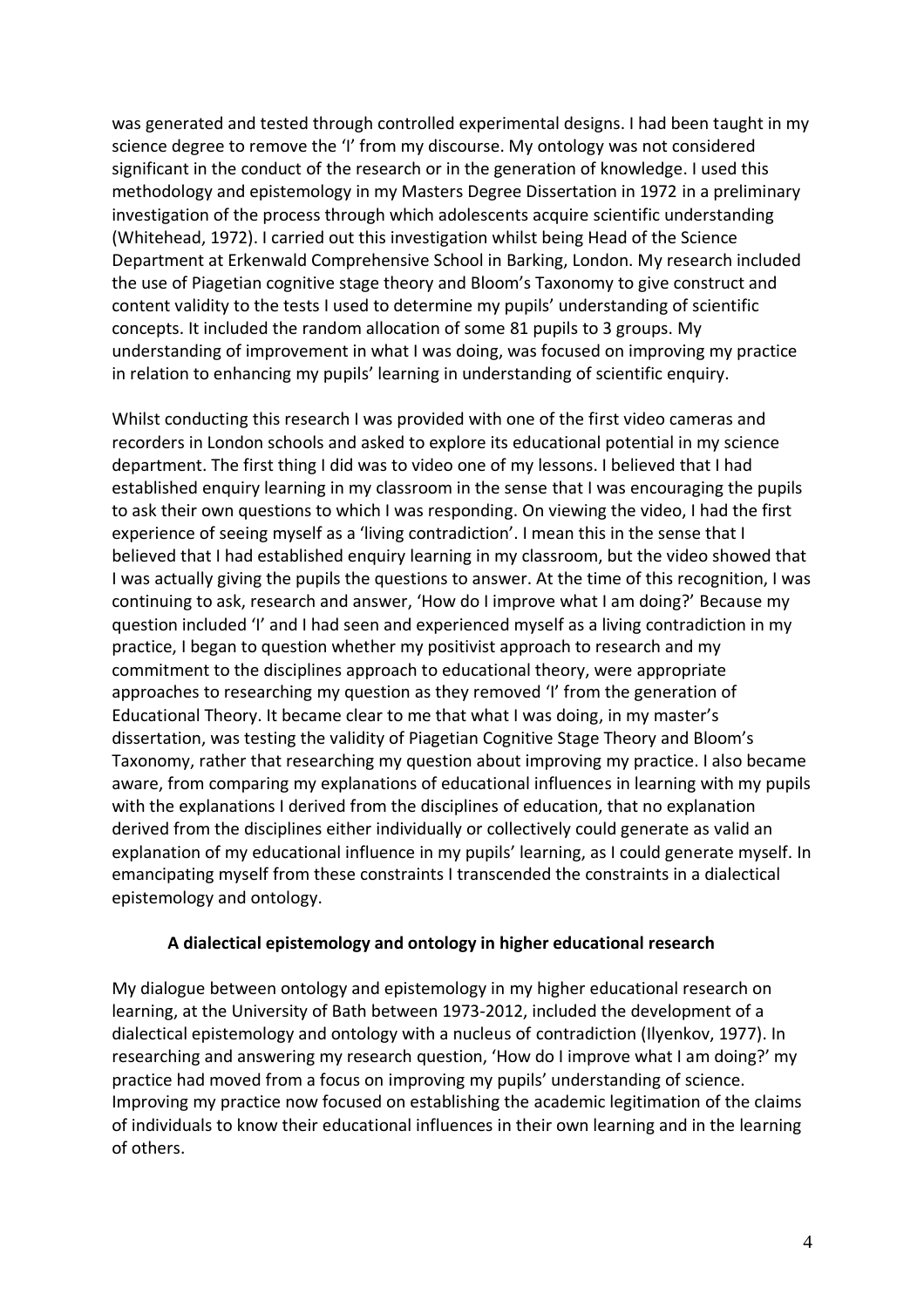My dialogue between ontology and epistemology, included 'I' as a living contradiction in my explanation of educational influence as a contribution to educational knowledge. I emancipated myself from excluding 'I' as required by my positivist epistemology. My doctoral thesis (Whitehead, 1999) explicated a dialectical epistemology and ontology in explaining my educational influences in my own learning and in the learning of others. My 'I' as a living contradiction appeared as the nucleus of my explanation. The explanatory principles included my ontological values that I used to give meaning and purpose to my life in education, such as academic freedom and creativity in making original contributions to knowledge.

Between 1996 and 2012 I supervised to successful conclusion some 32 Living Theory doctoral theses in which the individuals explain their educational influences in learning. These are freely available [\(http://www.actionresearch.net/living/living.shtml\)](http://www.actionresearch.net/living/living.shtml), together with other Living Theory doctoral theses accredited by different Universities throughout the world, supervised by supervisors other than myself. These Living Theory doctorates, with their original contributions to knowledge have been given academic legitimation in different universities around the world. They are now part of the social conditions that are supporting the spreading influence of Living Theory research as a social movement.

## **A relationally dynamic epistemology and ontology in emancipatory Living Theory research**

As my research question 'How do I improve my practice?' began to prioritise an explanation of educational influences in the learning of social formations, I focused on my practice in enhancing my educational influence in Living Theory research as a social movement. I recognised a limitation and constraint in my dialectical epistemology and ontology. The constraint was seeing 'I' as a living contradiction, when I needed an understanding of 'I' that was working in community with others and influenced by relationships and working and researching within community. With the help of digital visual data, on my educational practices within different communities of Living Theory researchers, such as the data below, I emancipated myself from the constraint of the nucleus of 'I' as a living contradiction in my epistemology and ontology through developing a relational dynamic epistemology and ontology in emancipatory Living Theory research.

Thayer-Bacon's ideas have helped me to clarify and communicate the nature of my relational epistemology and ontology. Thayer-Bacon (2005, p. 273) offers a feminist (e)pistemological theory that insists that knowers/subjects are fallible, that our criteria are corrigible, and that our standards are socially constructed, and thus continually in need of critique and reconstruction. Thayer-Bacon explains that a relational (e)pistemology is supported by a relational ontology, the unifying spiritual belief that we are one with the universe. I do agree that my relational ontology supports my relational epistemology and I have explicated above my understanding of their relationship so that my explanation of educational influence can be carefully considered and critiqued.

In continuing my dialogue between ontology and epistemology and the emancipatory influences of Living Theory research I shall now focus on digital visual data and analysis from within Living Theory communities. The emancipatory understandings are focused on the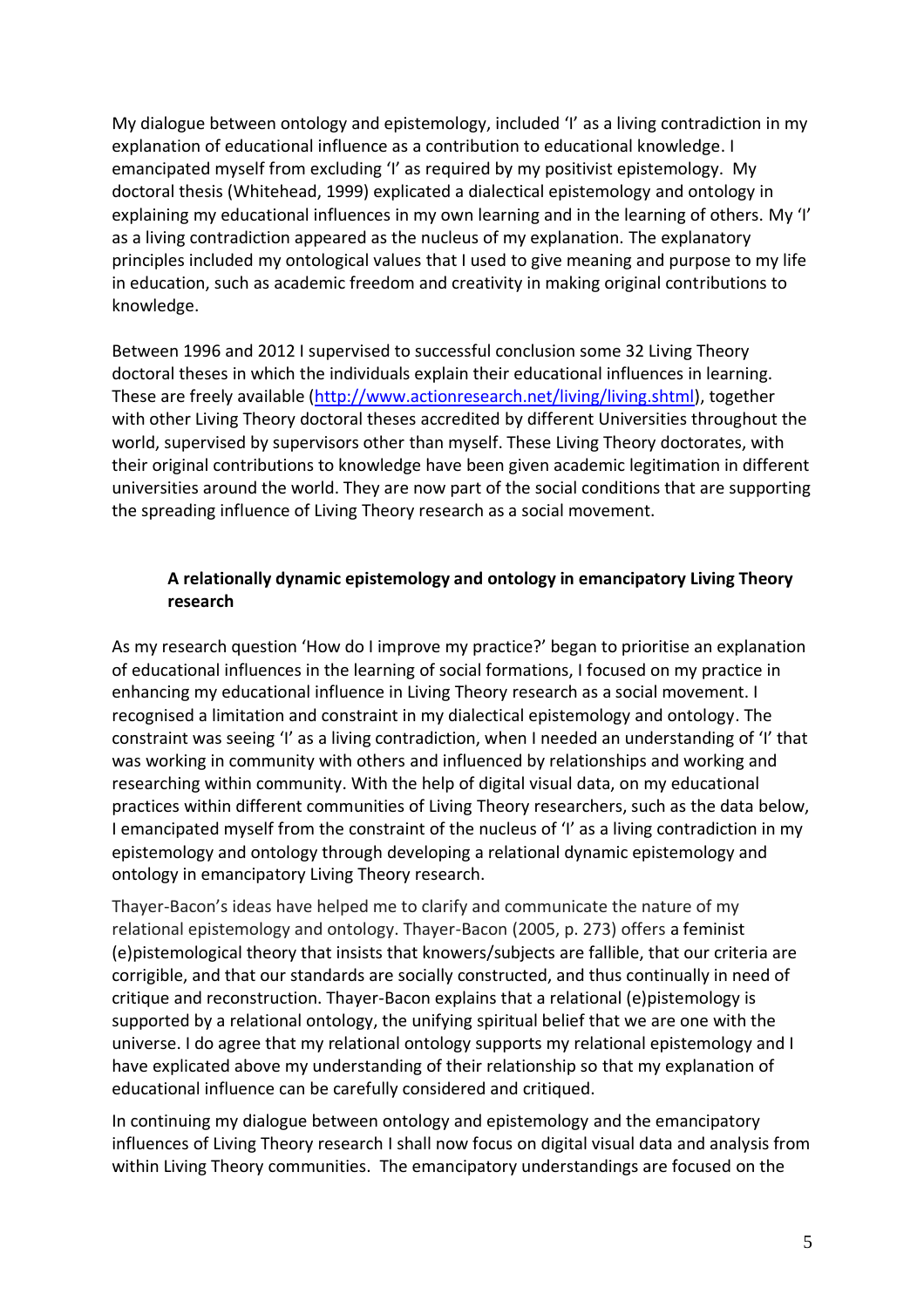transformations that are occurring as I research my contributions to educational influences in learning in communities of Living Theory researchers. These contributions include enhancing the educational influences in the learning of social formations that are constituted by the following communities of Living Theory researchers with the expressions of life-affirming energy and values that carry hope for the flourishing of humanity in their living-educational-theories.

In communicating the meanings of this energy and values I shall begin with digital visual data and a visual narrative that includes a relationally dynamic ontology and epistemology.

The first digital visual data below includes 9 contributors from a Living Theory research support community conversation of the 19<sup>th</sup> August 2018. The community meets on Sunday evenings through a multi-screen SKYPE application. The second is from Margaret Wadsley's presentation to the Research Students' Conference at the University of Cumbria on the 12<sup>th</sup> July 2018. Margaret is a higher educational researcher at the University of Cumbria who is researching her question, 'How do I explain my educative influences in my supervisory relationships as an integrative psychotherapist who expresses and sustains ontological security through living Adlerian Psychology's values and beliefs in this role, while practicing self-care and care for my supervisees as expressed through 'community feeling' (gemeinschaftsgefϋhl)?' Margaret is a participant in the Living Theory support conversations. In my data analysis, I am seeking to communicate the emancipatory contribution to my relationally dynamic epistemology and ontology, through my use of methods of empathetic resonance and empathetic validity. You may already be familiar with the methods of empathetic resonance and empathetic validity. Here is how I use these methods in clarifying and community the meanings of the relationally dynamic values that influence my epistemology and ontology and use them is a visual narrative of my emancipatory living-educational-theory.

I use the methods of empathetic resonance and empathetic validity (Dadds, 2008) to clarify and develop a shared understanding of my meanings of embodied expressions of lifeaffirming energy with ontological values that carry hope for the flourishing of humanity. I use these values as explanatory principles and epistemological standards of judgment in living-educational-theories. I first encountered the idea of empathetic resonance in the writings of Sardello (2008). For Sardello, *empathetic resonance*, is the resonance of the individual soul coming into resonance with the Soul of the World (p. 13). I am using *empathetic resonance* to communicate a feeling of the immediate presence of the other in communicating the living values that the other experiences as giving meaning and purpose to their life.

The second idea is that of empathetic validity. For Dadds this is the potential of practitioner research, in its processes and outcomes, to transform the emotional dispositions of people towards each other, such that greater empathy and regard are created. Dadds distinguishes between internal empathetic validity as that which changes the practitioner researcher and research beneficiaries and external empathetic validity as that which influences audiences with whom the practitioner research is shared. (Dadds, 2009, p. 279).

I now want to use these two methods with visual data from a Living Theory research support community on the 19<sup>th</sup> August 2018 and a Living Theorist's presentation at a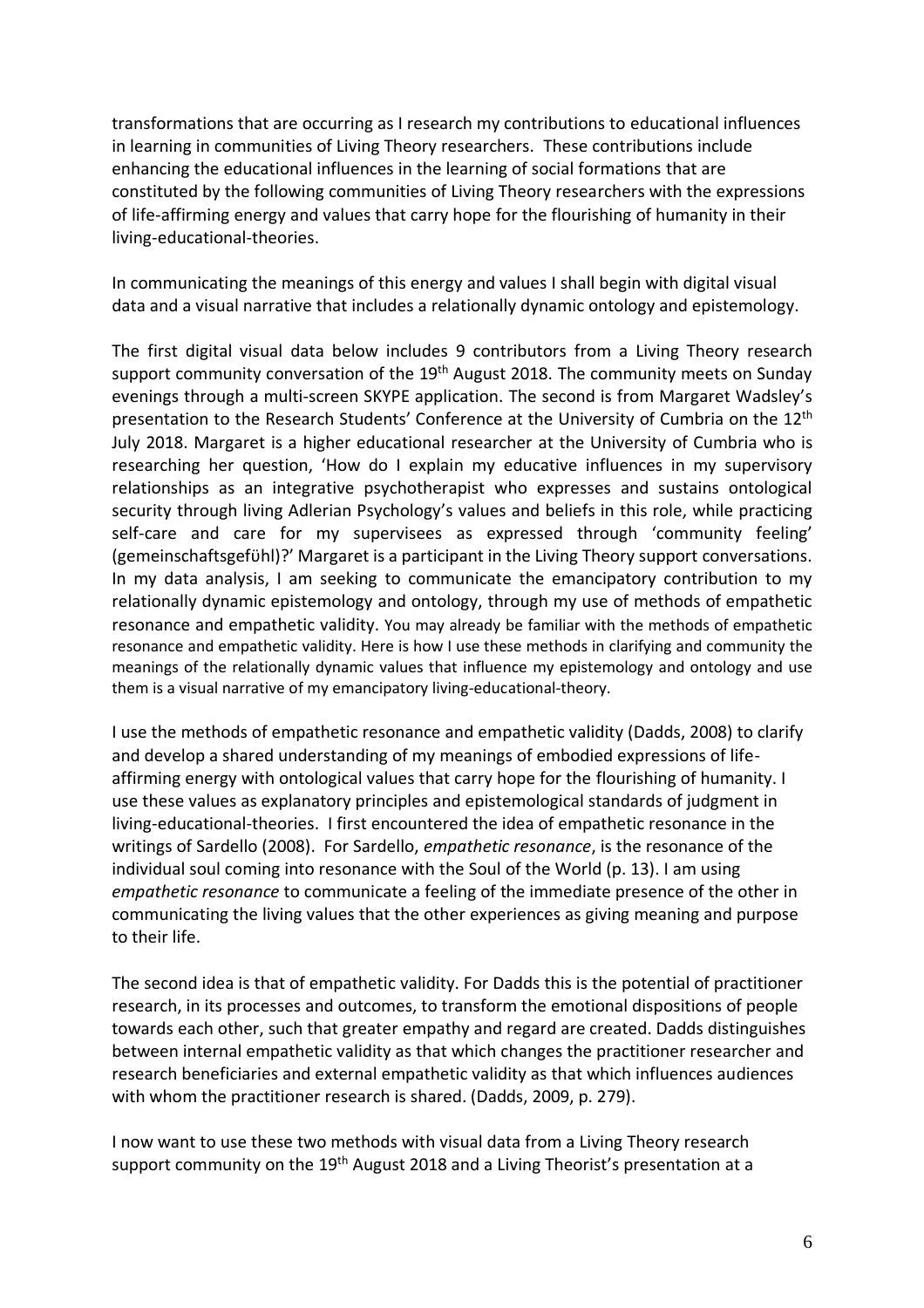Research students' conference at the University of Cumbria on the 12<sup>th</sup> July 2018. I shall then introduce the idea of Living Theory wiki to show how this can be used in enhancing the influence of Living Theory research as a social movement with a relationally dynamic epistemology and ontology in the generation and sharing of the emancipatory livingeducational-theories of individuals.



### **Using empathetic resonance**

The above video at <https://youtu.be/caeC5LoNDZI> includes from left to right Marie Huxtable, Paula Shore, Joy Mounter, Jack Whitehead, Arianna Briganti, Giulia Carozzi, Jason Hocknell-Nickels, Liz Campbell, Margaret Wadsley and Robyn Pound. I have their ethical permissions to share this video.

In my dialogue between ontology and epistemology I am now working with a theory of being and theory of knowledge that are relationally dynamic. I can clarify what I mean by relationally dynamic by moving the cursor backwards and forward along this digital visual data as quickly or as slowly as I wish. As I move the cursor along the video, downloaded from YouTube through Firefox to my desktop, I can see that everyone is making a contribution within the relational dynamic of this Living Theory research support community. I can pause the cursor at a point of greatest empathic resonance to communicate my meaning of 'relationally dynamic'. Showing you this process highlights a limitation in a purely printed text-based paper or presentation. In the printed paper I cannot show you this process, but in my face-to-face presentation I can.

#### **Using empathetic validity**

In the above video each individual is contributing information about their present enquiries with their unique constellation of values and understandings and unique sites of practice.

I am using the method of empathetic validity to test the validity of my claim that each individual is expressing their life-affirming energy, with values that carry hope for the flourishing of humanity, together with a desire to generate and share their livingeducational-theories.

Empathetic validity is focused on the educational influence of a practitioner-researcher to transform the emotional dispositions of people towards each other, such that greater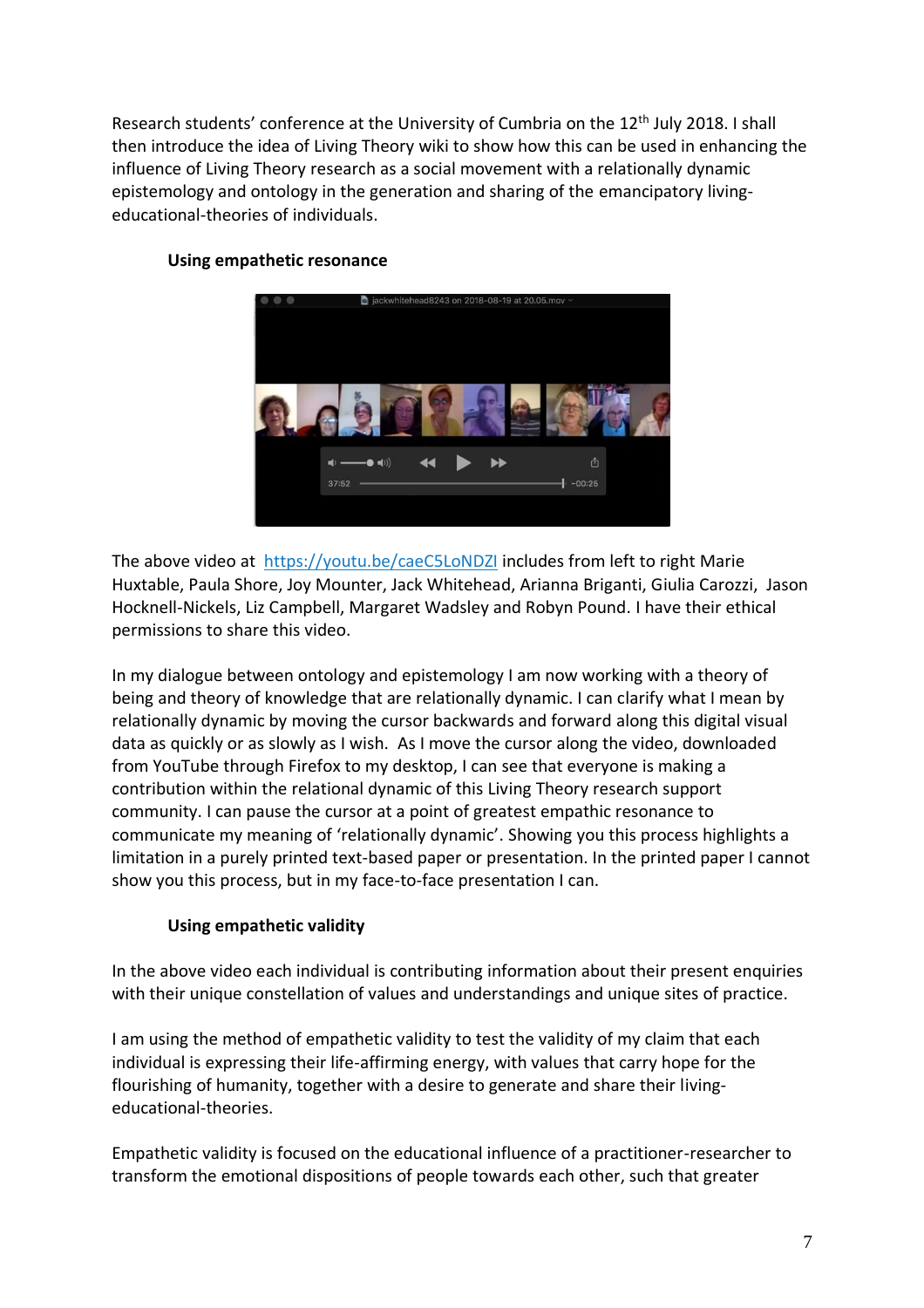empathy and regard are created. Internal empathetic validity refers to the validity of claims about such changes in the practitioner researcher and research beneficiaries. External empathetic validity refers to the validity of claims about the influences in audiences with whom the practitioner research is shared. (Dadds, 2009, p. 279).

I now want to show you how I use empathetic validity to enable you to evaluate the validity of the claims I am making about my relational epistemology and ontology in my emancipatory Living Theory research.

In the digital video below Margaret Wadsley (the second from the right in the above still image) is giving a 20 minute presentation on 'Validating Embodied Knowledge Experienced as Social Interest', at the research conference of the 12th July 2018 at the University of Cumbria. As part of her higher educational research programme at the University of Cumbria Margaret is clarifying and communicating the meanings of embodied expressions of ontology values and using these as explanatory principles and epistemological, living standards of judgement in evaluating the validity of a contribution to educational knowledge.



[https://www.youtube.com/attribution\\_link?a=q1bjDjF4Wh9aJjLf&u=/watch%3Fv%3D](https://www.youtube.com/attribution_link?a=q1bjDjF4Wh9aJjLf&u=/watch?v=-cOl2ehWO8E&feature=em-share_video_user)[cOl2ehWO8E%26feature%3Dem-share\\_video\\_user](https://www.youtube.com/attribution_link?a=q1bjDjF4Wh9aJjLf&u=/watch?v=-cOl2ehWO8E&feature=em-share_video_user)

As I move the cursor backwards and forwards along the clip I am using empathetic resonance to make a claim about Margaret's embodied expressions of energy, values and engagement with others.



At the point of the video below, Margaret is using her embodied expression of community feeling from Adlerian psychotherapy to explain the expression of mutual pleasure in being together. I experience this presentation as emancipatory as Margaret is transcending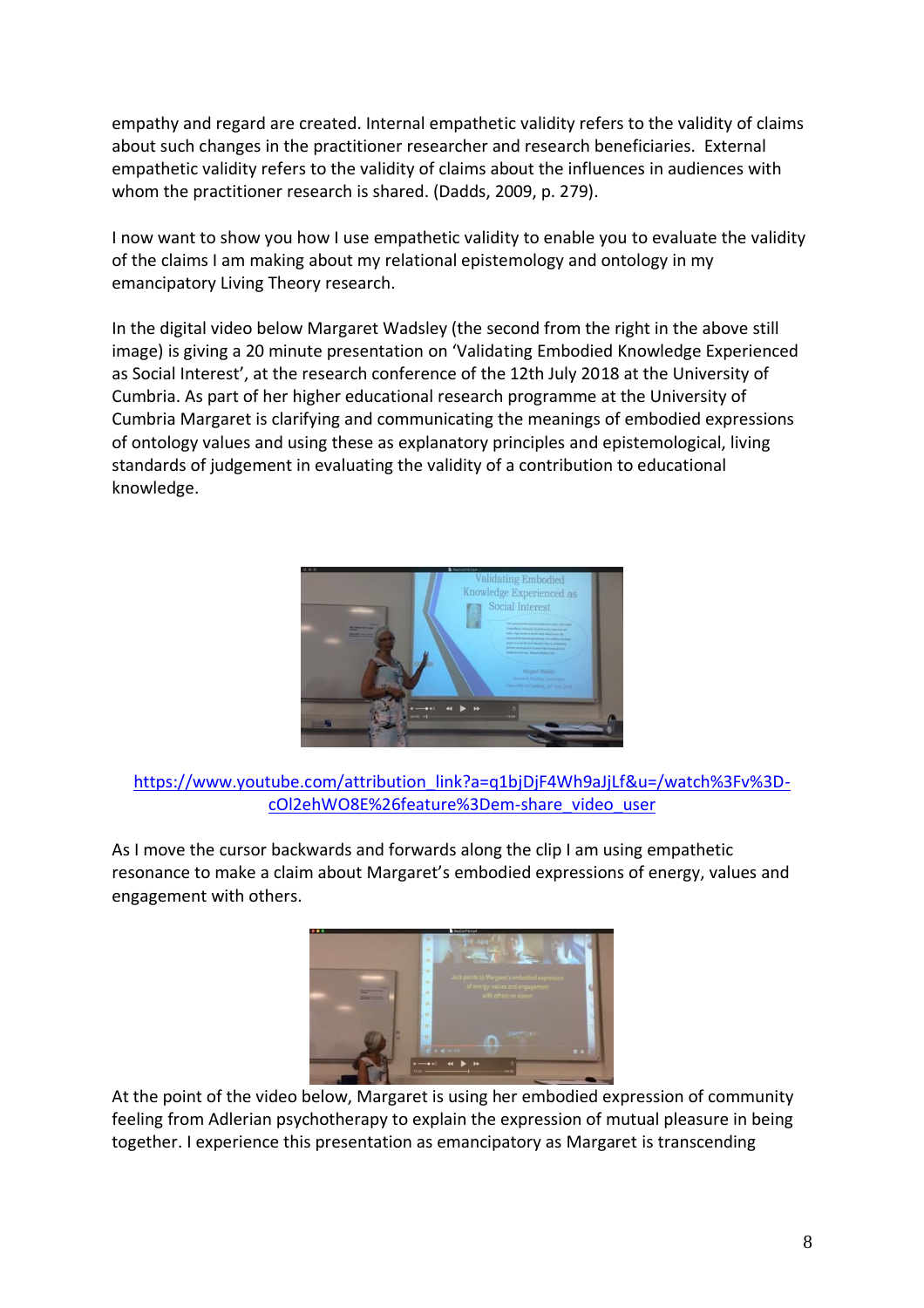limitations in a purely printed text based presentation in clarifying and showing embodied expressions of meanings of community feeling and social interest.



In the above still, Margaret is drawing attention to the embodied communications in a Living Theory Adlerian research community that meets weekly on SKYPE on Tuesday evenings. From clockwise left to right, the participants are Marie Huxtable, Carmen Tarnas, Robyn Pound, Margaret Wadsley, Rosemarie White and Jack Whitehead.

Margaret's slide above is entitled 'Community Feeling explains the mutual pleasure of being together'.

Empathetic validity is focused on my claim that Margaret's educational influence as a practitioner-researcher, presenting her Living Theory research, is influencing the emancipatory transformation of my emotional dispositions as a viewer such that greater empathy and regard are evoked in me in relation to community feeling, social interest and Living Theory research. As I use empathetic resonance, in moving the cursor backwards and forwards so that it comes to rest on the above image, I am also claiming that the digital visual data can be used to show how, at this moment, the individuals in the community are expressing, with pleasure, their life-affirming energy.

My final point about the use of digital technology in generating and using a relationally dynamic epistemology and ontology is focused on the use of a Living Educational Theory wiki in emancipatory Living Theory research. This is part of my contribution to enhancing the conditions that support the generation and sharing of emancipatory Living Theory research.

## **Using A Living Educational Theory wiki in supporting emancipatory Living Theory research.**

In my present dialogue between ontology and epistemology in my Living Educational Theory research in my higher educational reseaerch, I am exploring the use of a Living Theory wiki as I seek to enhance my contribution to Living Theory research as a social movement. This contribution extends my epistemological contribution from demonstrating that the livingtheories of individuals can be recognised as original contributions to educational knowledge. I extends my contribution by focusing on enhancing the influences of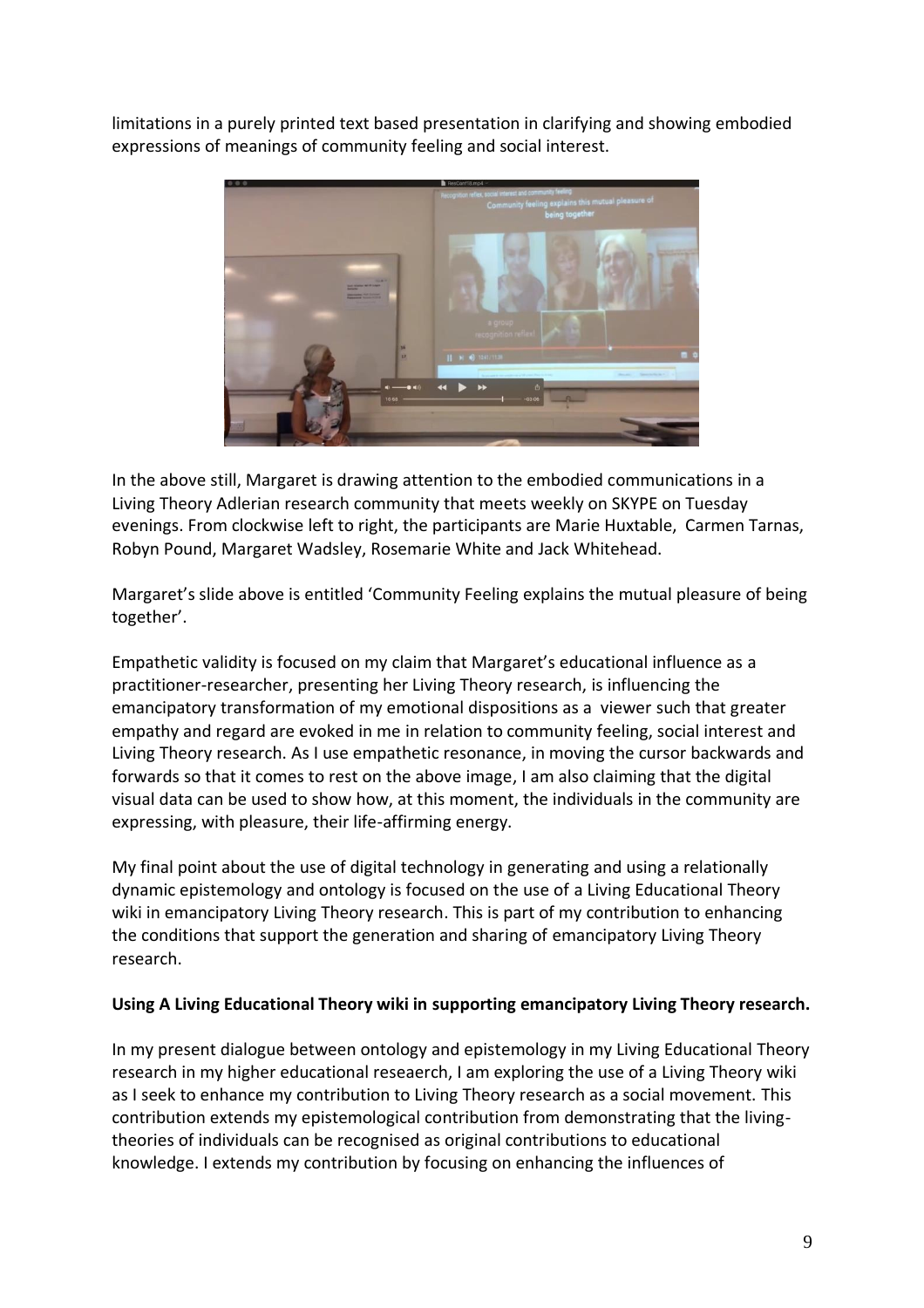communities of Living Theory researchers in the learning of social formations. What I mean by an educational influence in the learning of a social formation can be understood in a change in the regulations governing the submission of research degrees at the University of Bath in 2004. As a member of a senate committee established to make recommendations on the regulations governing the submission of research degrees. The committee recommended the regulations change to permit the submission of e-media. This opened the way for doctoral researcher to include digital visual media in their theses. This is one example of what I am meaning about an educational influence in the learning of a social formation.

You can access 'The Living Educational Theory wiki' at:

#### [http://ejolts-wiki.mattrink.co.uk/index.php/Main\\_Page](http://ejolts-wiki.mattrink.co.uk/index.php/Main_Page)

The 2018 editions of EJOLTs mark the tenth anniversary since the first publication in 2008. This anniversary offers an opportunity for the EJOLTS community to pause from its usual activities within the journal and to reflect on the accomplishments of the past decade. An obvious focus for that reflection is to ask the question: "How is EJOLTs contributing to the evolution of educational research?" while bearing in mind that well-known and perennial 'hot potato' of a question: "Just what is educational about educational research?"

As a response to these questions, the tenth anniversary edition of EJOLTs is taking the form of a review that is being produced through a collaborative effort by the EJOLTs community. This **Living Educational Theory Wiki** - consisting of contributions from the perspective of individual's living-educational-theories - is the result. It is being created by the EJOLTs community as a collaborative effort spread over time. [\(http://ejolts-wiki.mattrink.co.uk/index.php/Main\\_Page\)](http://ejolts-wiki.mattrink.co.uk/index.php/Main_Page)

As a participant in this community I am continuing to generate my emancipatory livingeducational-theory through my research question, 'How do I improve what I am doing?' with a focus on enhancing my contribution to Living Theory research as a social movement with values that carry hope for the flourishing of humanity. Peter Mellett originated the idea of a Living Theory wiki and you can access his contributions [\(http://ejolts](http://ejolts-wiki.mattrink.co.uk/index.php/Pete)[wiki.mattrink.co.uk/index.php/Pete\)](http://ejolts-wiki.mattrink.co.uk/index.php/Pete) as he analyses his own emotional dispositions and learning as he engages with the presentations of other Living Theory researchers.

If you access the main page of the Living Theory wiki at:

## [http://ejolts-wiki.mattrink.co.uk/index.php/Main\\_Page](http://ejolts-wiki.mattrink.co.uk/index.php/Main_Page)

you can browse down a list of participants. The names in black have already made contributions and the names in red have yet to do so. The entry by Pete (Mellett) explains the possibilities of using a wiki application for sharing and developing our research as individuals and as a community.

#### **Living posters in emancipatory Living Theory research**

To show contributions to Living Theory research as a social movement I am drawing your attention to the homepage of Living Theory posters at: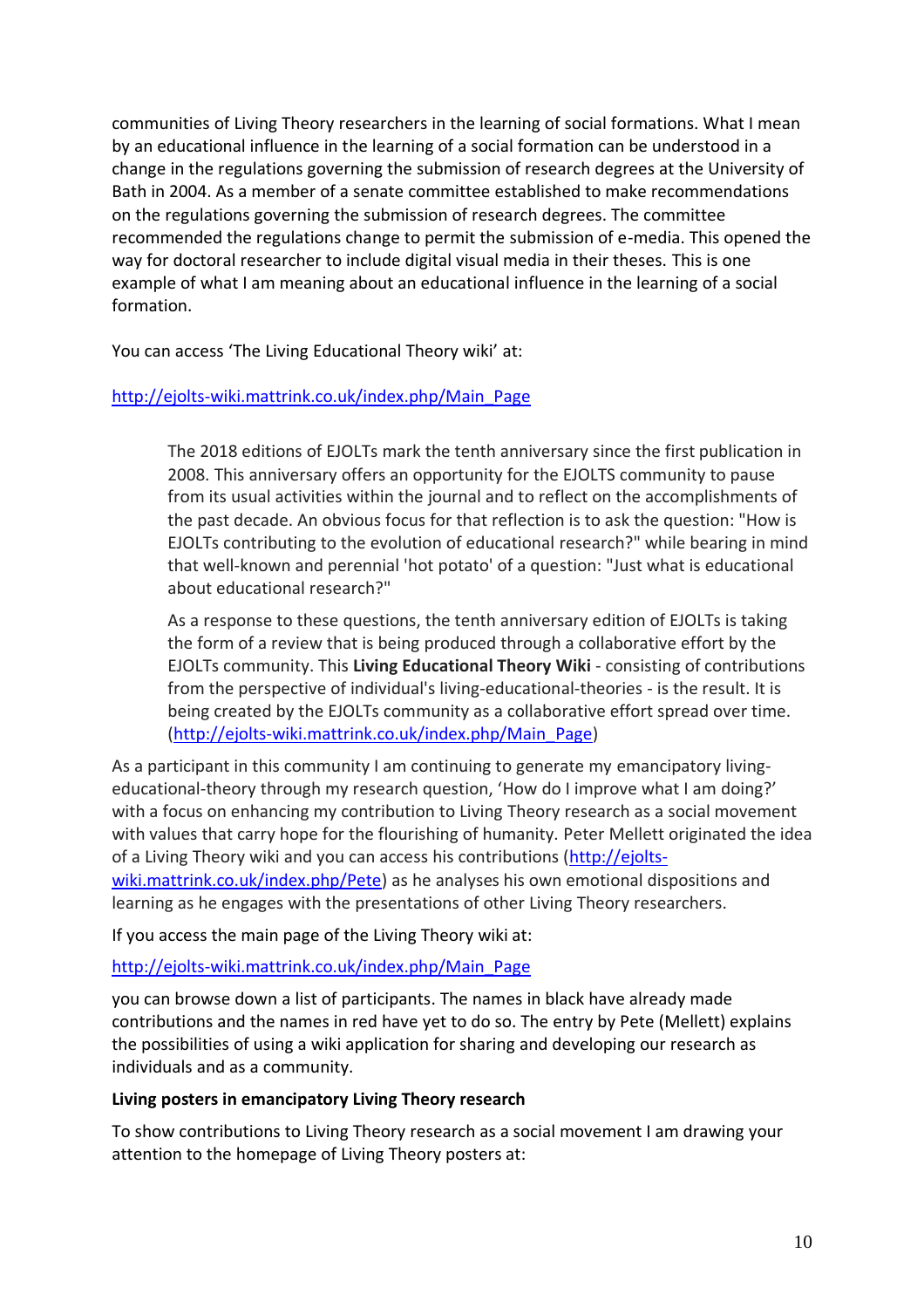## <http://www.actionresearch.net/writings/posters/homepage020617.pdf>

and the following description for creating and contributing your living poster and encouraging others to do the same by:

- Creating and uploading a 2-3minute video-clip to YouTube of you communicating the essentials of: your context, interests, research passions, practice and values as the explanatory principles and living standards of judgment to which you hold yourself accountable in your practice.
- Creating an attractive A4 poster including text and images, and the url to your YouTube video, which provides brief details of your: context; interests; the values that motivate you and give your life meaning and purpose; research passions; details of a few of your key publications; the url to your website if you have one and your contact details. (see <http://www.actionresearch.net/writings/jack/livingposterletterA.pdf>)

You could click on any of these Living Posters to see how they are supporting the emancipatory living-educational-theories of practitioner researchers. For example, if you click on the poster for the Network Educational Action Research Ireland:

## <http://www.actionresearch.net/writings/posters/neari250518.pdf>

you can access the contributions of Bernie Sullivan, Caitríona McDonagh, Mary Roche Máirín Glenn and Pip Bruce Ferguson and perhaps accept their invitation to engage in a conversation:

…we are not offering a template or a 'top-down mandate': rather, we are inviting you, having reflected on our book, to reveal your passion and your enthusiasm for learning together, for your own benefit and the benefit of those with whom you work. We invite you to continue this narrative by sharing your story with us on [www.eari.ie](http://www.eari.ie/) . (Glenn et al, 2017, p.164)

You might also like to contribute to these Living Theory research communities by accepting the invitation to create and share your own living-poster and/or contribution to the Educational Journal of Living Theories at [http://ejolts.net](http://ejolts.net/) .

## **Interim Conclusion**

In the course of my higher educational research between 1967-2018 into my question, 'How do I improve what I am doing?' the dialogue between my ontology and epistemology has included emancipatory transformations from a sole reliance on a positivist epistemology with its elimination of the ontological 'I' from explanations of educational influence. The emancipatory transformation included the development and use of a dialectical epistemology and ontology with its nucleus of contradiction in the epistemology and the use of ontological values as explanatory principles in explanations of educational influence. In focusing my research on contributing to Living Theory research as a social movement I found the use of 'I' as limiting as my research was increasingly grounded within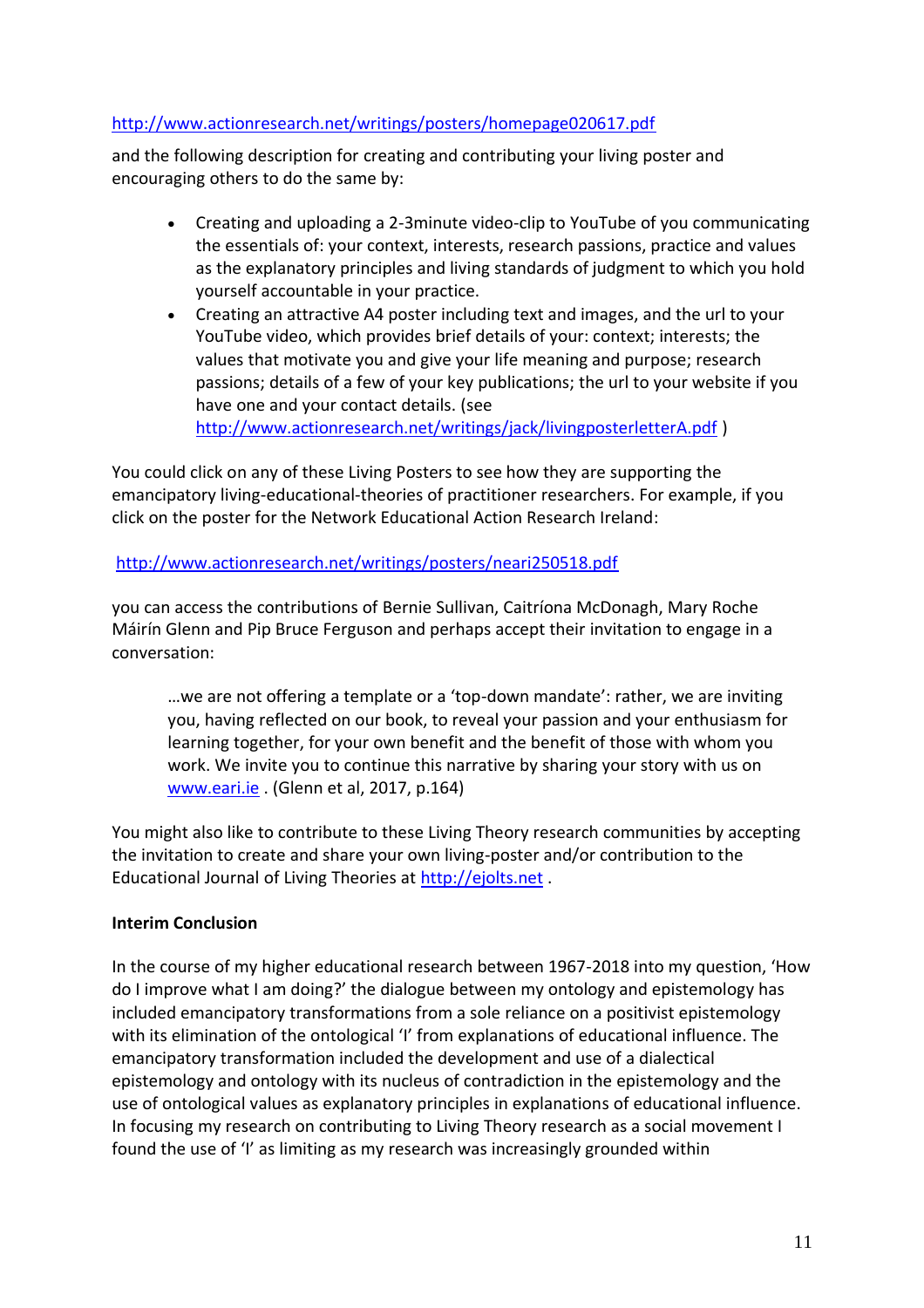communities of Living Theory researchers. Hence my development and use of a relationally dynamic epistemology and ontology.

I have explained how I found the use of visual data most helpful in seeing myself as a 'living contradiction' in my dialectical epistemology and ontology. Emancipating myself from limitations of this epistemology and ontology I have found the use of digital visual data most helpful in seeing myself within a relationally dynamic ontology and epistemology with values the carry hope for the flourishing of humanity. These values are at the heart of my ontology and their use as explanatory principles and living standards of judgment (Laidlaw, 1996) at the heart of my educational epistemology in the generation of emancipatory Living Theory research.

In using a Living Educational Theory wiki, in community with others, my dialogue between epistemology and ontology is continuing in my higher educational research, as I seek to enhance the educational influences of Living Theory research as a social movement. Through emancipatory Living Theory research I have transcended the constraints of epistemicide. to subsume educational research within education research, by holding myself accountable to living as fully as I can, in my epistemology and ontology the values that carry hope for the flourishing of humanity.

## **References**

Creswell, J. W. (2007) *Qualitative Inquiry & Research Design: Choosing Among Five Approaches.* California, London, New Dehli; Sage.

Dadds, M. & Hart, S. (2001) *Doing Practitioner Research Differently*. London; RoutledgeFalmer.

De Santos, B. S. (2014) *Epistemologies of the South: Justice against Epistemicide*. London; Paradigm Publishers.

Glenn. M., Roche, M., McDonagh, C. & Sullivan, B. (2017) Learning Communities in Educational Partnerships: Action Research as Transformation. London; Bloomsbury.

Hirst, P. (Ed.) (1983) *Educational Theory and its Foundation Disciplines*. London;RKP

Ilyenkov, E. (1977) *Dialectical Logic.* Moscow; Progress Publishers.

Laidlaw, M. (1996) How Can I Create My Own Living Educational Theory As I Offer You An Account Of My Educational Development? Ph.D. Thesis, University of Bath. Retrieved 21 August 2018 from <http://www.actionresearch.net/living/moira2.shtml>

Sardello, R. (2008) *Silence: The Mystery of Wholeness*. Berkeley; Goldenstone Press.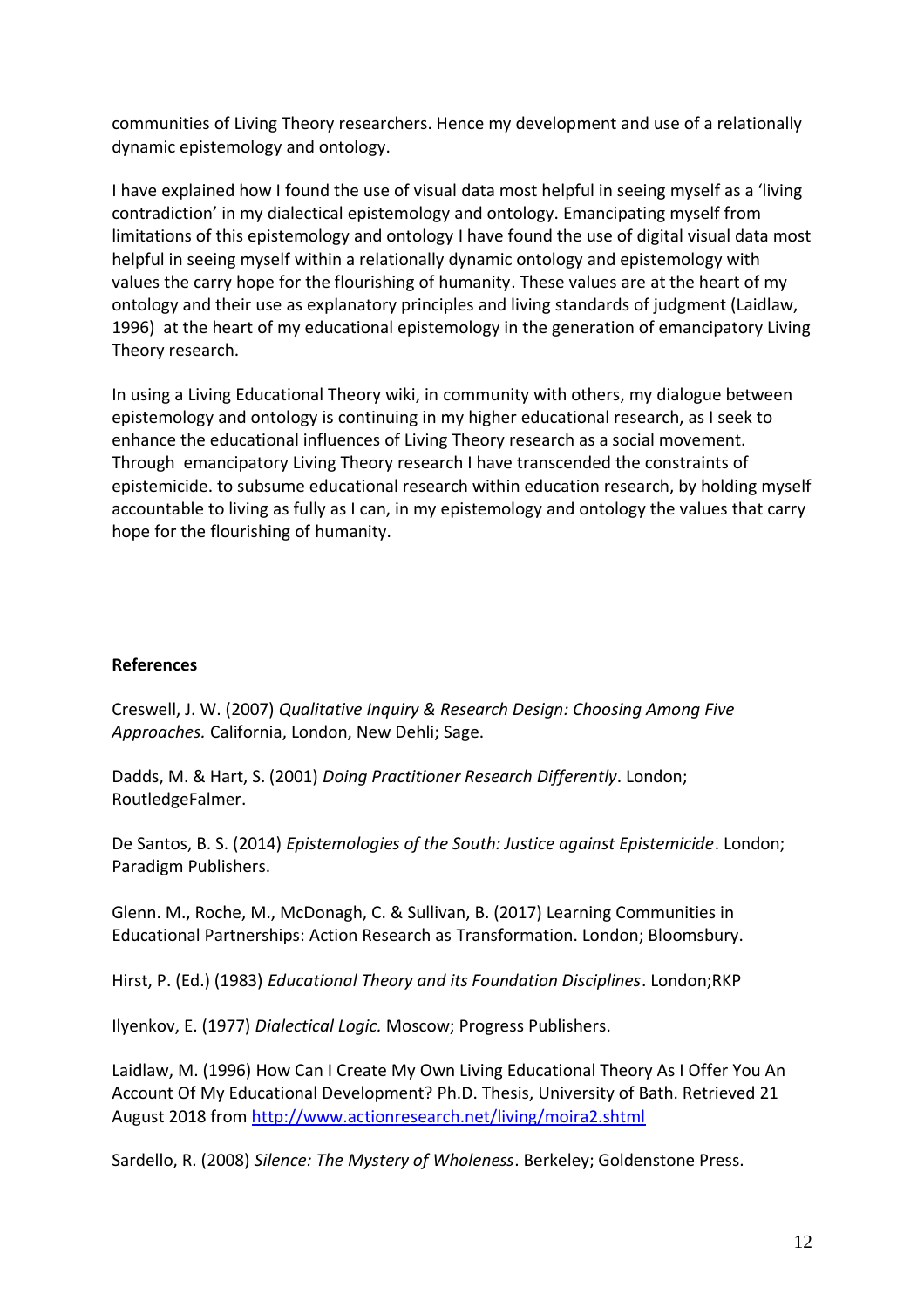Thayer-Bacon, B. (2003) *Relational (e)pistemologies*. Oxford; Peter Lang.

Tight, M. (2016) Phenomenography: the development and application of an innovative research design in higher education research. *[International Journal of Social Research](http://www.tandfonline.com/toc/tsrm20/current)  [Methodology](http://www.tandfonline.com/toc/tsrm20/current)* 19(3); 319-338.

Whitehead, J. (1972) A preliminary investigation of the process through which adolescents acquire scientific understanding. Unpublished MA dissertation, University of London.

Whitehead, J. (1993) The Growth of Educational Knowledge: Generating your own living educational theories. Bournemouth; Hyde Publications. Retrieved 25 August 2018 from <http://www.actionresearch.net/writings/jwgek93.htm>

Whitehead, J. (1999) How do I improve my practice? Creating a discipline of education through educational enquiry. Ph.D. University of Bath. Retrieved 23 August 2018 from <http://www.actionresearch.net/living/jack.shtml>

Whitehead, J. (2009) How do I influence the Generation of Living Educational Theories for Personal and Social Accountability in Improving Practice? Using a Living Theory Methodology in Improving Educational Practice, pp. 173- 194, in Tidwell, D, L., Heston, M. L. & Fitzgerald, L. M. (Eds.) (2009) *Research Methods for the Self-Study of Practice*, Chicago; Springer.

Whitehead, J. (2016) Review of de Sousa Santos, B. (2014). *[Epistemologies](http://ejolts.net/node/288) of the South: Justice against [Epistemicide](http://ejolts.net/node/288)*. London: Paradigm Publishers. *Educational Journal of Living Theories* 9(1); 87-98) Retrieved 15 August 2018 from <http://ejolts.net/node/288>

Whitehead, J. (2018) *Living Theory research as a way of life*. Bath: Brown Dog Books.

Whitty, G. (2005) Education(al) research and education policy making: is conflict inevitable? Presidential Address to the British Educational Research Association, University of Glamorgan, 17 September 2005. *British Educational Research Journal*, 32(2); 159–176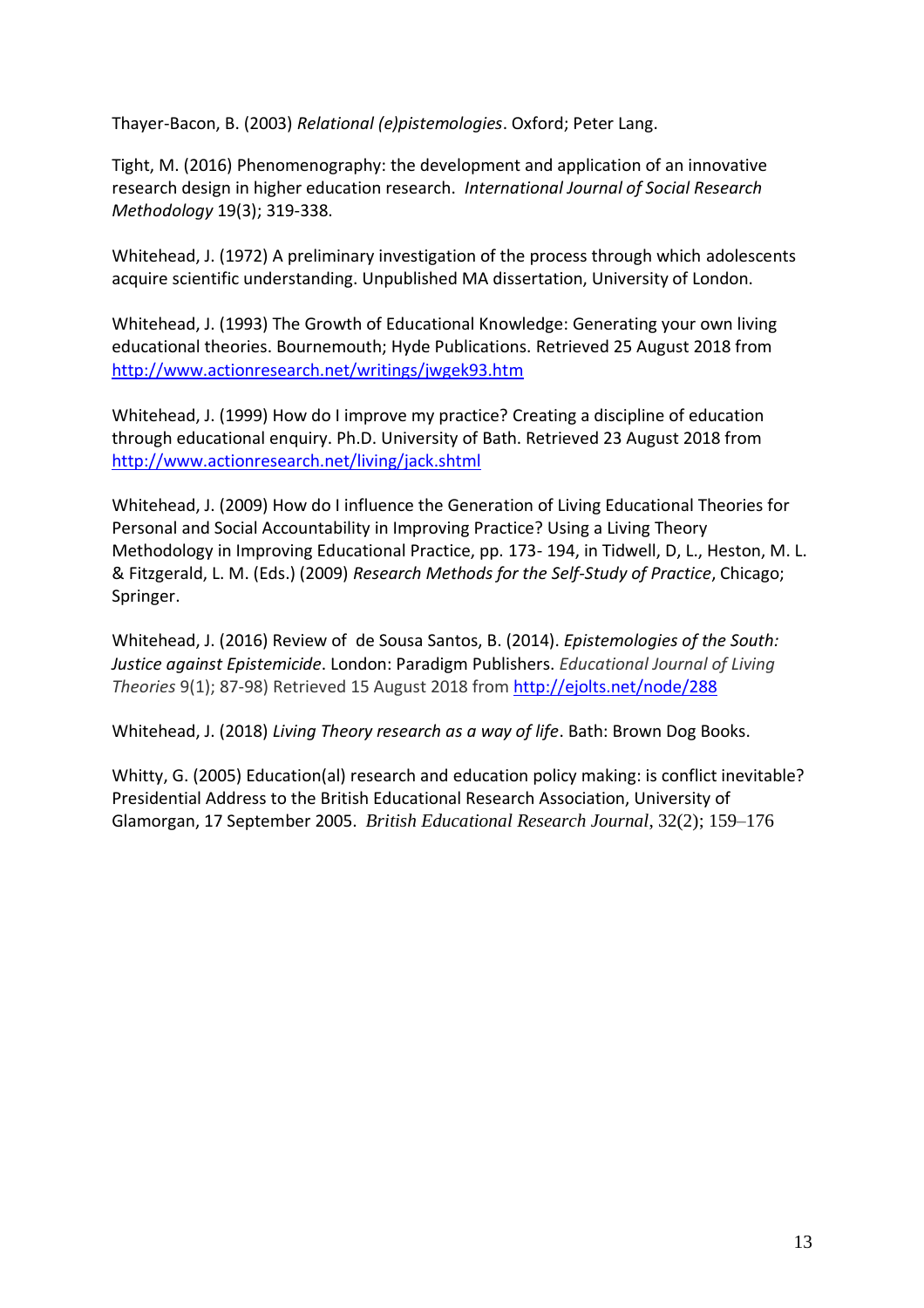### **Appendix**

## **Epistemicide – Abyssal Line; a Subultern Insurgent Cosmopolitanism; Sociology of Absences; Ecolology of Knowledges; Intercultural Translation.**

## **1) Abyssal Line**

Santos begins by identifying what he sees as the most fundamental problem of the first decades of the twenty-first century. This is the failure to acknowledge the permanence of what he calls an abyssal line. This is a line dividing metropolitan (p.70) from colonial societies decades after the end of historical colonialism. He believes that the abyssal line divides social reality so that whatever lies on the other side of the line remains invisible or irrelevant. He says that all the generalizations of the Western social sciences, are flawed to the extent that they take into account only the social reality of metropolitan societies, that is, the social reality on this side of the line. The European universalism so celebrated by the Frankfurt School is based on this truncated view that leaves out the social reality of the other side of the line, which in the 1920s happened to cover the majority of the world's population. Santos says that the most important problem created by the abyssal line is the collapse of social emancipation into social regulation on this side (the metropolitan) of the line.

In Santos' view our fundamental problem is how to reinvent emancipation in the face of regulation in such a way that a degenerative conflation of emancipation into regulation is avoided. He says that we are facing a modern problem that cannot be solved in modern terms. His states that science, including the social sciences, are part of the project of Western modernity. Santos believes that the sciences are much more part of the problem than part of the solution. He says that at the most, they may help us to elucidate and bring analytical precision to the different dimensions of our problem.

Santos advocates a paradigmatic transition that includes new relationships between epistemology and politics and between epistemology and subjectivity (pp. 70-72). Santos says that what we most urgently need is a new capacity for wonder and indignation that is 'capable of grounding a new, nonconformist, destabilizing, and indeed rebellious theory and practice.' (p. 88)

For Santos the recognition of the persistence of abyssal thinking is the condition to start thinking and acting beyond it. He distinguishes derivative from nonderivative thinking. He says that without the recognition of abyssal thinking, critical thinking will remain a derivative thinking that will go on reproducing the abyssal lines, no matter how antiabyssal it proclaims itself.

## **2) A subaltern insurgent cosmopolitanism**

Santos uses the term *cosmopolitanism* to describe the global resistance against abyssal thinking. He recognises that this may seem inadequate in the face of its modernist or Western ascendancy. Santos' phrase, "subaltern, insurgent cosmopolitanism," refers to: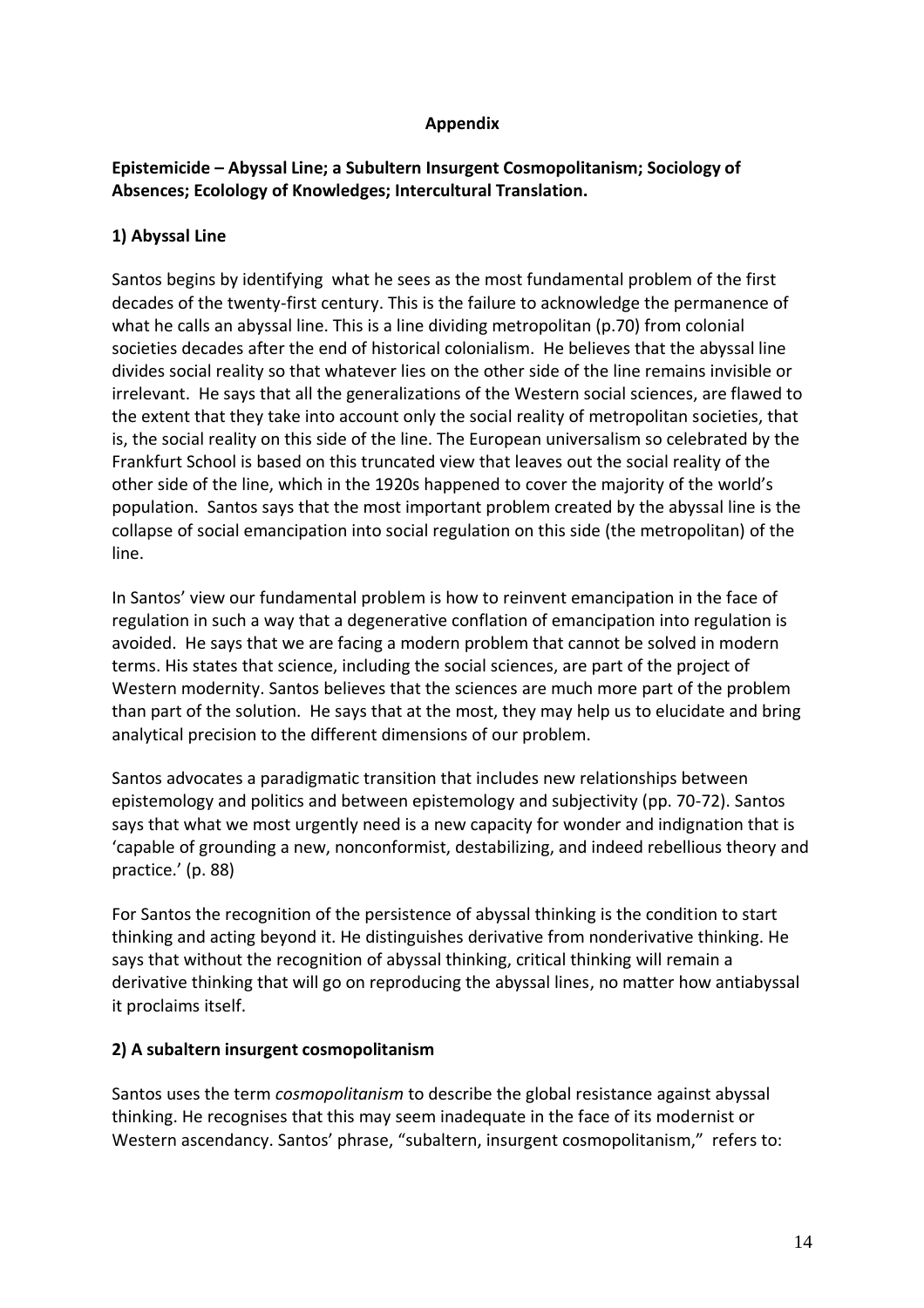… the aspiration of oppressed groups to organize their resistance and consolidate political coalitions on the same scale as the one used by the oppressors to victimize them, that is, the global scale.

Santos distinguishes his idea of 'Insurgent cosmopolitanism' from Marx's meaning of the universality of those who, under capitalism, have nothing to lose but their chains – the working class. Santos explains his distinction in terms of an addition to the working class described by Marx and says that the oppressed classes in the world today cannot be encompassed by the "class-which-has-only-its-chains-to-lose" category. Santos' addition to this idea in his meaning of 'Insurgent cosmopolitanism':

… includes vast populations in the world that are not even sufficiently useful or skilled enough to "have chains," that is, to be directly explored by capital. It aims at uniting social groups on both a class and a nonclass basis, the victims of exploitation as well as the victims of social exclusion, of sexual, ethnic, racist, and religious discrimination. For this reason, insurgent cosmopolitanism does not imply uniformity, a general theory of social emancipation and the collapse of differences, autonomies, and local identities. Giving equal weight to the principles of equality and the recognition of difference, insurgent cosmopolitanism is no more than a global emergence resulting from the fusion of local, progressive struggles with the aim of maximizing their emancipatory potential *in loco* (however defined) through translocal/local linkages.

Santos names insurgent cosmopolitanism as a form of counterhegemonic globalization. He has this to say about hegemonic globalizations:

The theories about what unites us proposed by the consumer and information society are based on the idea of globalization. Hegemonic globalizations are in fact globalized localisms – the new cultural imperialisms. Hegemonic globalization can be defined as the process by which a given local phenomenon – be it the English language Hollywood, fast food, and so on – succeeds in extending its reach over the globe and, by doing so, develops the capacity to designate a rival social phenomenon as local. The communication and complicity allowed for by hegemonic globalization are based on an unequal exchange that cannibalizes differences instead of facilitating the dialogue among them. They are trapped in silences, manipulations and exclusions.

#### **3)Sociology of Absences**

The objective of the sociology of absences is to transform impossible into possible objects, absent into present objects. It does so by focusing on the social experience that has not been fully colonized by metonymic reason. What is there in the South that escapes the North/South dichotomy? What is there in traditional medicine that escapes the modern medicine/traditional medicine dichotomy? What is there in woman apart from her relation with man? Is it possible to see the subaltern regardless of the relation of subalternity? Could it be possible that the countries considered less developed are more developed in fields that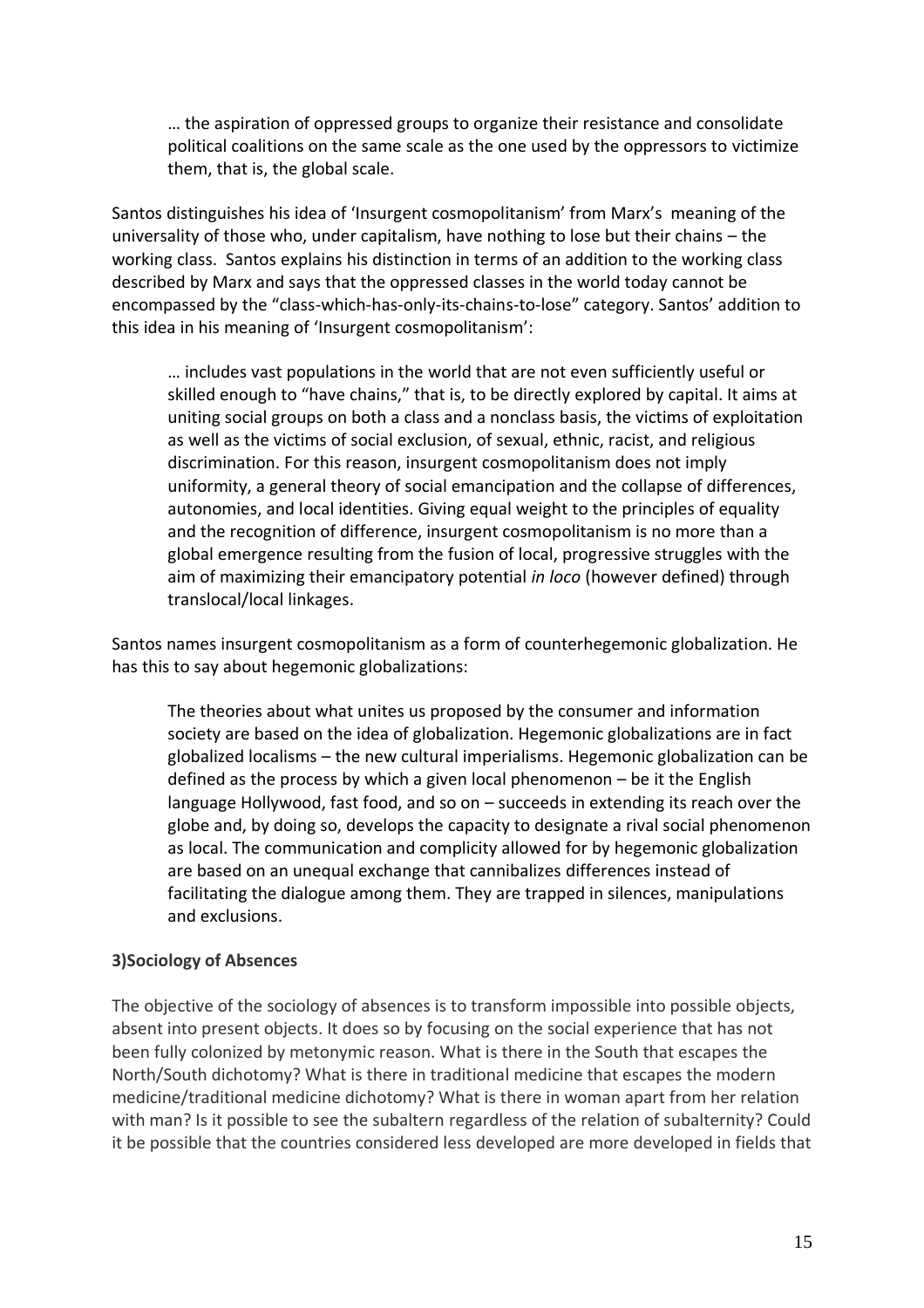escape the hegemonic terms of the dichotomy? In sum, is conceiving in an empowering way only possible on the other side of the line? (Santos, 2014, p.172)

# **4) Ecology of knowledges**

For Santos the ecology of knowledges confronts the logic of the monoculture of scientific knowledge and rigor by identifying other knowledges and criteria of rigor and validity that operate credibly in social practices pronounced non-existent by metonymic reason. In Part Two of the review I point to the evidence that shows how living-educational-theorists have identified and gained academic accreditation by identifying other knowledges and criteria of rigour and validity.

…at every step of the ecology of knowledges, it is crucial to ask if what one is learning is valid and if what one already knows should be forgotten or unlearned and why. Ignorance is disqualifying when what one is learning is more valuable than what one is forgetting. (p.188)

Santos emphasises that credibility in the ecology of knowledges dos not entail discrediting scientific knowledge. This is consistent with Living Theory research in a living-educationaltheorist includes insights from the most advanced social theories of the day.

In the ecology of knowledges, finding credibility for non-scientific knowledges does not entail discrediting scientific knowledge. It implied, rather using it in a broader context of dialogue with other knowledges. In present conditions, such use of scientific knowledge is counterhegemonic. The point is, on the one hand, to explore alternative conceptions that are internal to scientific knowledge and have become visible through the pluralist epistemologies of various scientific practices (feminist epistemologies in particular) and, on the other, to advance interdependence among the scientific knowledges produced by Western modernity and other, non-scientific knowledges. (189)

# **5) Intercultural Translation**

Intercultural translation is Santos' alternative both to the abstract universalism that grounds Western-centric general theories and to the idea of incommensurability between cultures. He sees the two as related and accounting for destruction and assimilation of non-Western cultures by Western modernity:

For Santos intercultural translation consists of searching for isomorphic (similar form or structure) concerns and underlying assumptions among cultures. It includes identifying differences and similarities, and developing, whenever appropriate, new hybrid forms of cultural understanding and intercommunication. These new hybrid forms:

…may be useful in favouring interactions and strengthening alliances among social movements fighting, in different cultural contexts, against capitalism, colonialism, and patriarchy and for social justice, human dignity, or human decency.